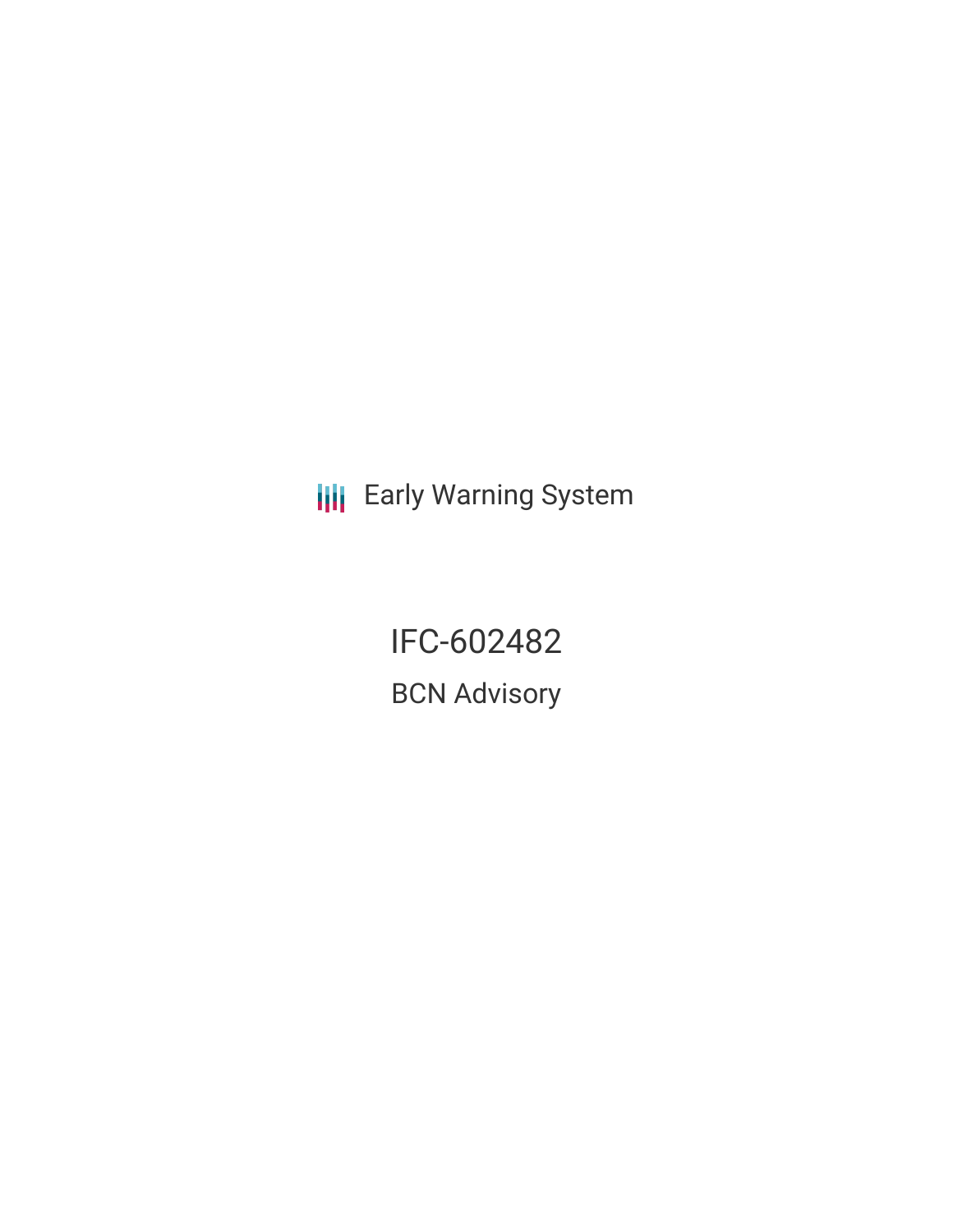

# **Quick Facts**

| <b>Countries</b>              | Cape Verde                              |
|-------------------------------|-----------------------------------------|
| <b>Financial Institutions</b> | International Finance Corporation (IFC) |
| <b>Status</b>                 | Active                                  |
| <b>Bank Risk Rating</b>       | U                                       |
| <b>Voting Date</b>            | 2017-08-18                              |
| <b>Borrower</b>               | Banco Caboverdiano de Negocios (BCN)    |
| <b>Sectors</b>                | Finance                                 |
| <b>Investment Type(s)</b>     | <b>Advisory Services</b>                |
| <b>Project Cost (USD)</b>     | \$ 0.10 million                         |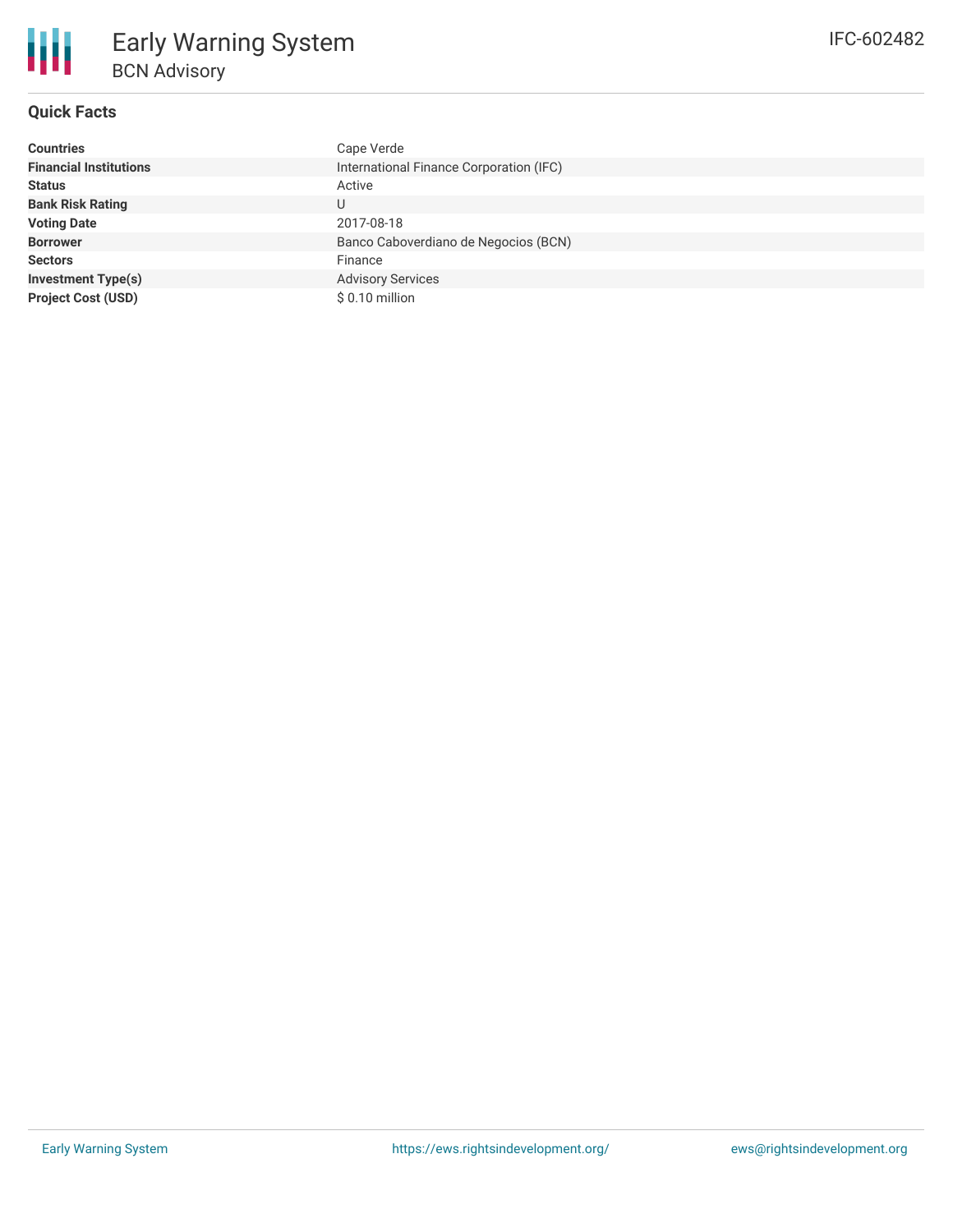

## **Project Description**

This is a banking advisory services project with Banco Caboverdiano de Negocios (BCN) in Cape Verde and is designed to increase access to finance to the SME market segment in Cape Verde. The IFC Advisory Service will assist the Bank design and deliver a new strategy, related processes and products to effectively serve the targeted segments.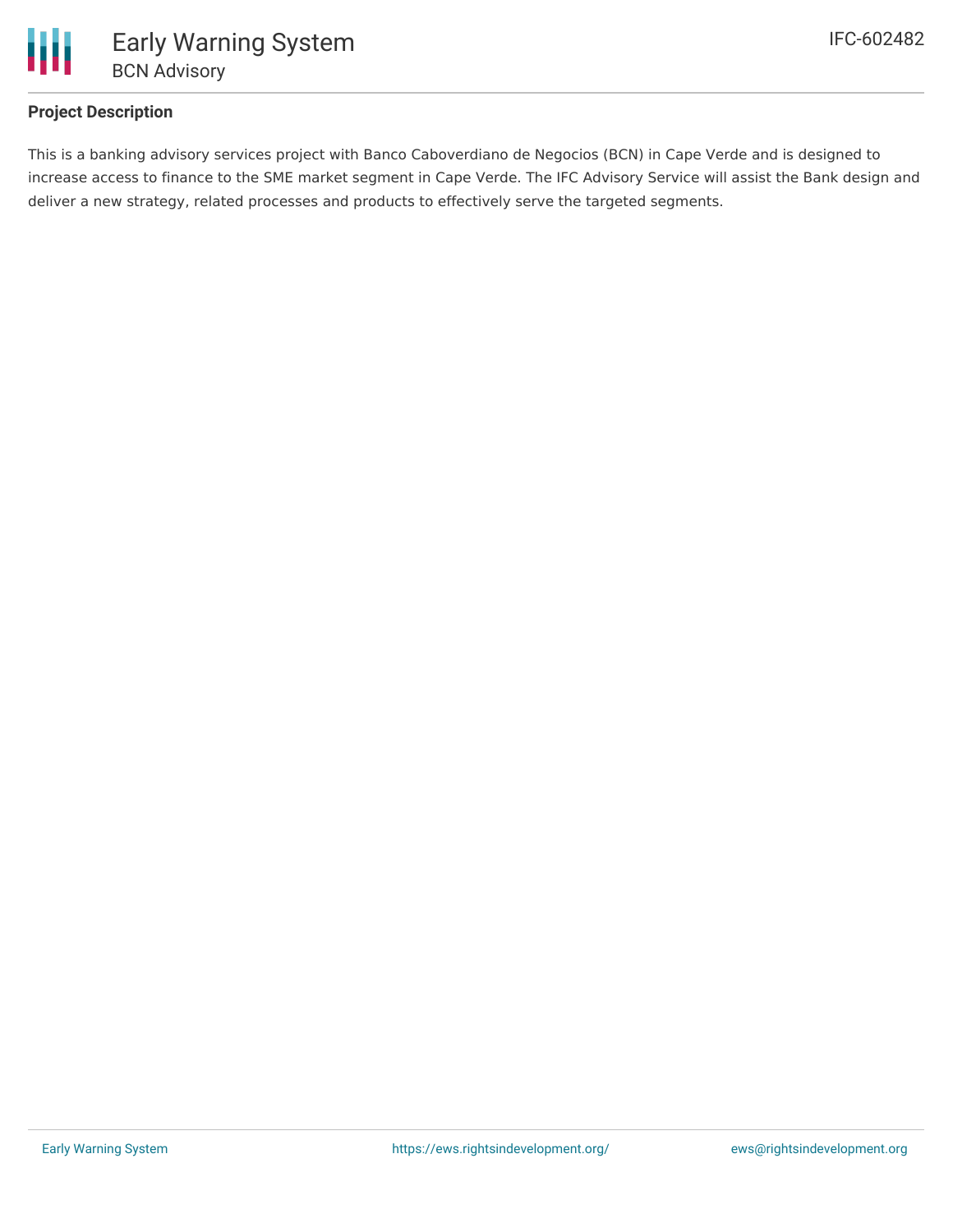### **Investment Description**

• International Finance Corporation (IFC)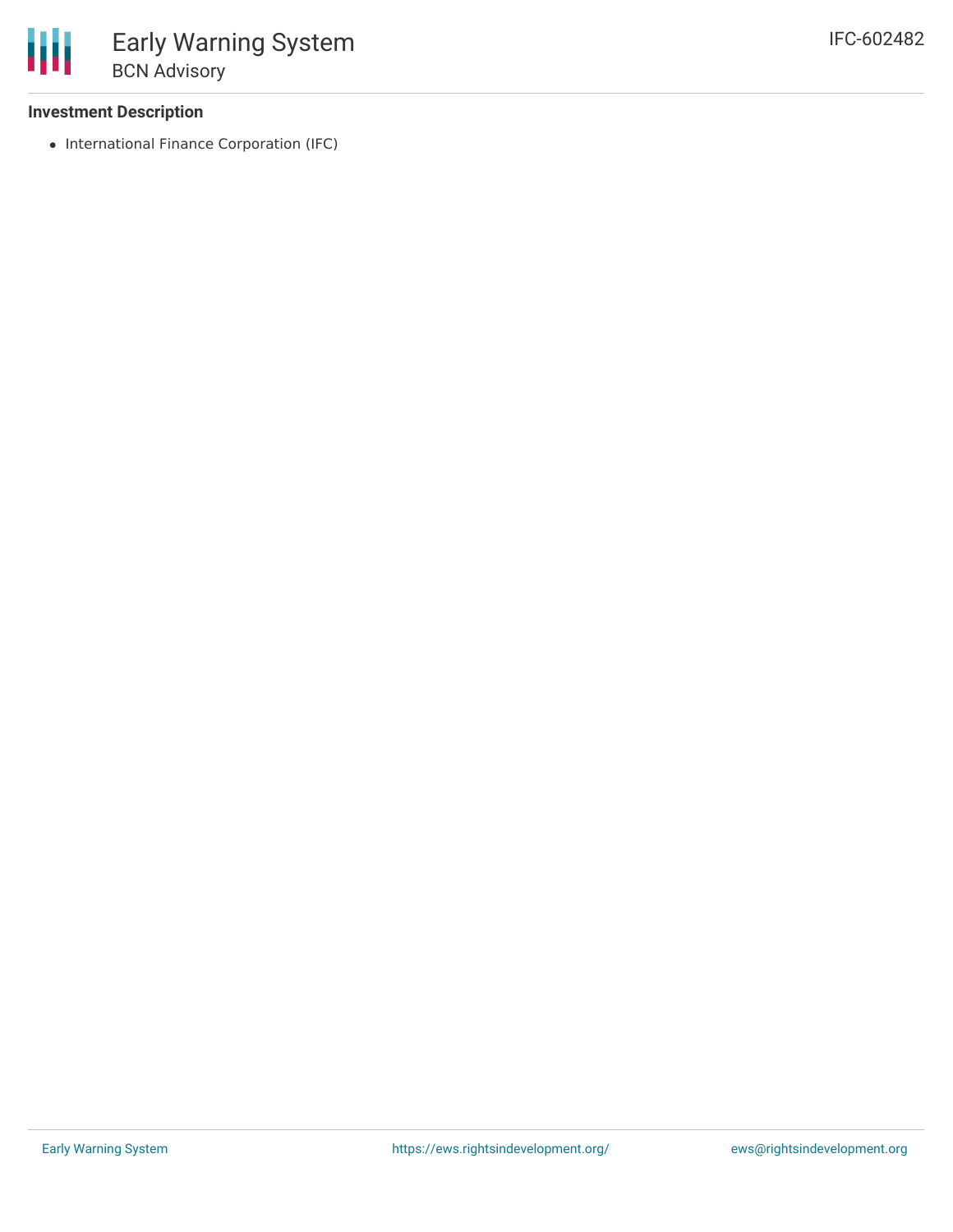#### **Contact Information**

#### ACCOUNTABILITY MECHANISM OF IFC

The Compliance Advisor Ombudsman (CAO) is the independent complaint mechanism and fact-finding body for people who believe they are likely to be, or have been, adversely affected by an IFC or MIGA- financed project. If you submit a complaint to the CAO, they may assist you in resolving a dispute with the company and/or investigate to assess whether the IFC is following its own policies and procedures for preventing harm to people or the environment. If you want to submit a complaint electronically, you can email the CAO at CAO@worldbankgroup.org. You can learn more about the CAO and how to file a complaint at http://www.cao-ombudsman.org/